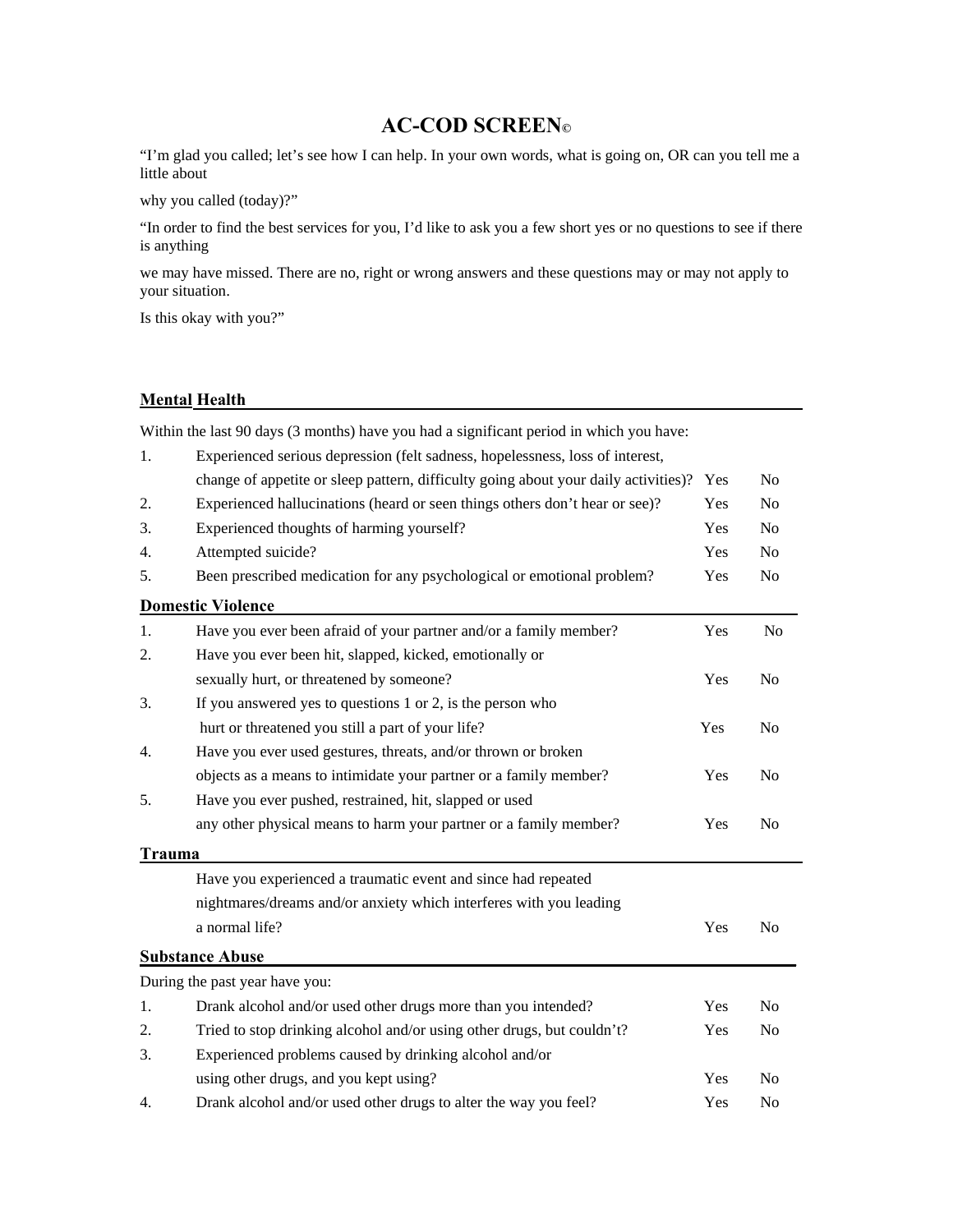|    | Been preoccupied with drinking alcohol and/or using other drugs?   | Yes | No |
|----|--------------------------------------------------------------------|-----|----|
| 6. | Needed to drink more alcohol and/or use more drugs to get the same |     |    |
|    | effect you used to get with less?                                  | Yes | No |

 $\mathcal{L} = \mathcal{L} \mathcal{L} \mathcal{L} \mathcal{L} \mathcal{L} \mathcal{L} \mathcal{L} \mathcal{L} \mathcal{L} \mathcal{L} \mathcal{L} \mathcal{L} \mathcal{L} \mathcal{L} \mathcal{L} \mathcal{L} \mathcal{L} \mathcal{L} \mathcal{L} \mathcal{L} \mathcal{L} \mathcal{L} \mathcal{L} \mathcal{L} \mathcal{L} \mathcal{L} \mathcal{L} \mathcal{L} \mathcal{L} \mathcal{L} \mathcal{L} \mathcal{L} \mathcal{L} \mathcal{L} \mathcal{L} \mathcal$ 

## **INSTRUCTIONS FOR USING THE AC-COD SCREEN**

## **Suggested introductory statement:**

Start where the person is. Allow the person to explain why they called. "I'm glad you called (I am glad you came in) let's see how I can help. In your own words, what is going on?" OR "Can you tell me a little about why you called (came in) today?"

Then, before doing any assessment administer the AC-SCREEN. Make the following statement to begin the AC-SCREEN.

"In order to find the best services for you, I'd like to ask you a few short yes or no questions to see if there is anything we may have missed. There are no, right or wrong answers and these questions may or may not apply to your situation. Is this okay with you if I ask a few questions?"

- This screen should be utilized upon the initial contact/request for services.
- This screen is only to be used as a tool to identify potential problem areas which may need further assessment. Please note: **This is NOT a diagnostic tool and should not be used as an assessment.**
- Please read each question *exactly* as written in the *order* provided.